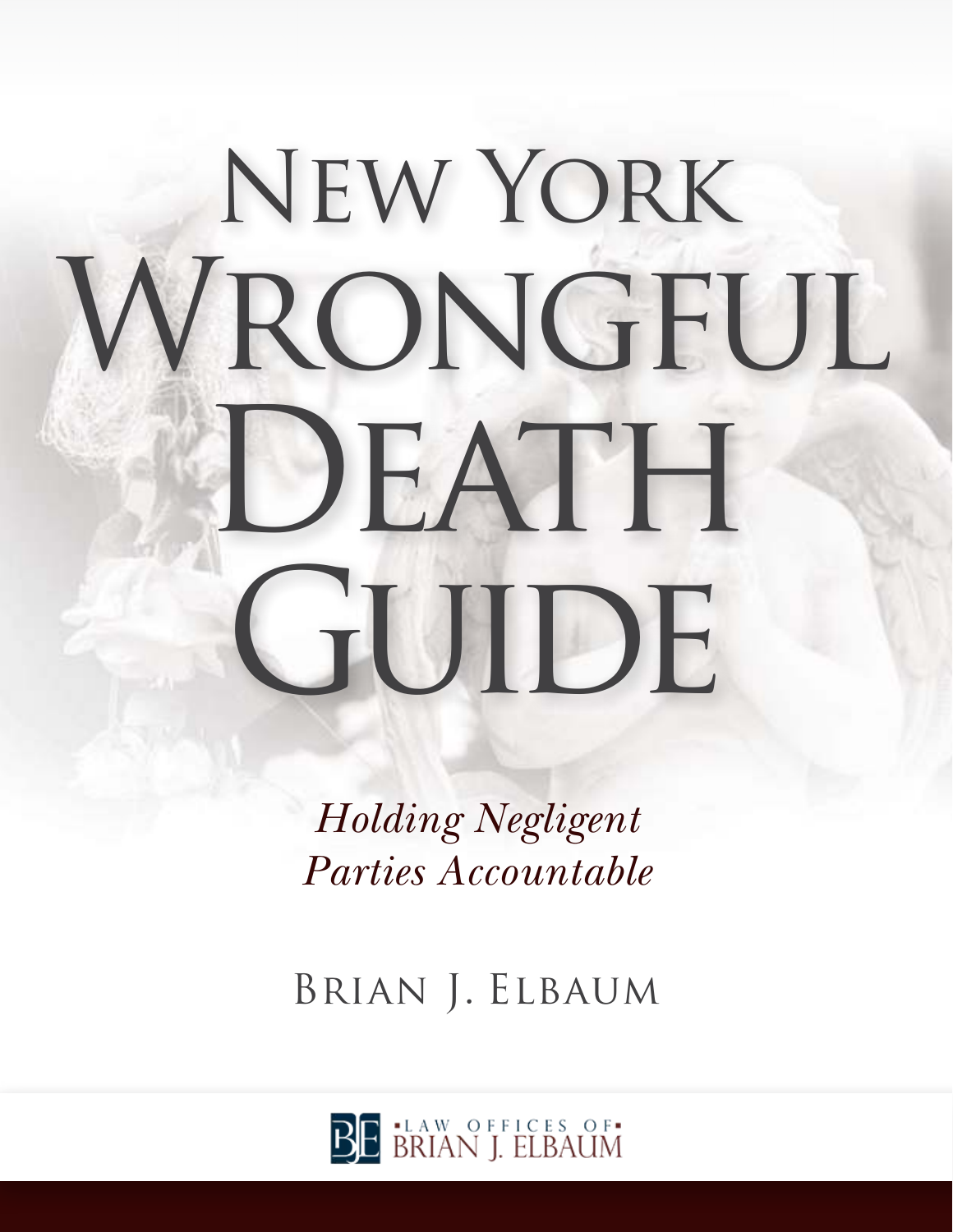

There are no words to describe the heartbreaking loss of a loved one. It's always hard when someone passes away, but it becomes even more difficult when you've lost someone due to the negligent or criminal acts of another. It truly can be a devastating experience to go through. Your family may be feeling like there is a large

part of their lives now taken away. While no monetary reward can ever heal the emotional pain of losing someone who you care deeply about, it can bring justice as well as provide financial relief for your family while you try to sort out how you are going to carry on.

Our New York wrongful death attorney Brian Elbaum has handled numerous cases like yours and is dedicated to making sure families are not left to hang out to dry after the life of a loved one has been wrongfully taken away. If you want legal guidance through this particularly difficult time, please call our office and we would be glad to give you a free consultation to discuss your legal options. We are here to take your call.

# Common Causes of Wrongful DEATH

Wrongful death is a category of personal injury in that it has its own definition and claims structure. For an incident to qualify for wrongful death, there has to be provable negligence or malice involved with the loss of your loved one. This would be an instance where someone acted in a way that directly or indirectly resulted in the injury and subsequent death of your loved one.

Some of the events that wrongful death includes are:

- » Motor vehicle accidents, or drunk driving
- » Construction accidents
- » Dog attacks
- » Nursing home abuse

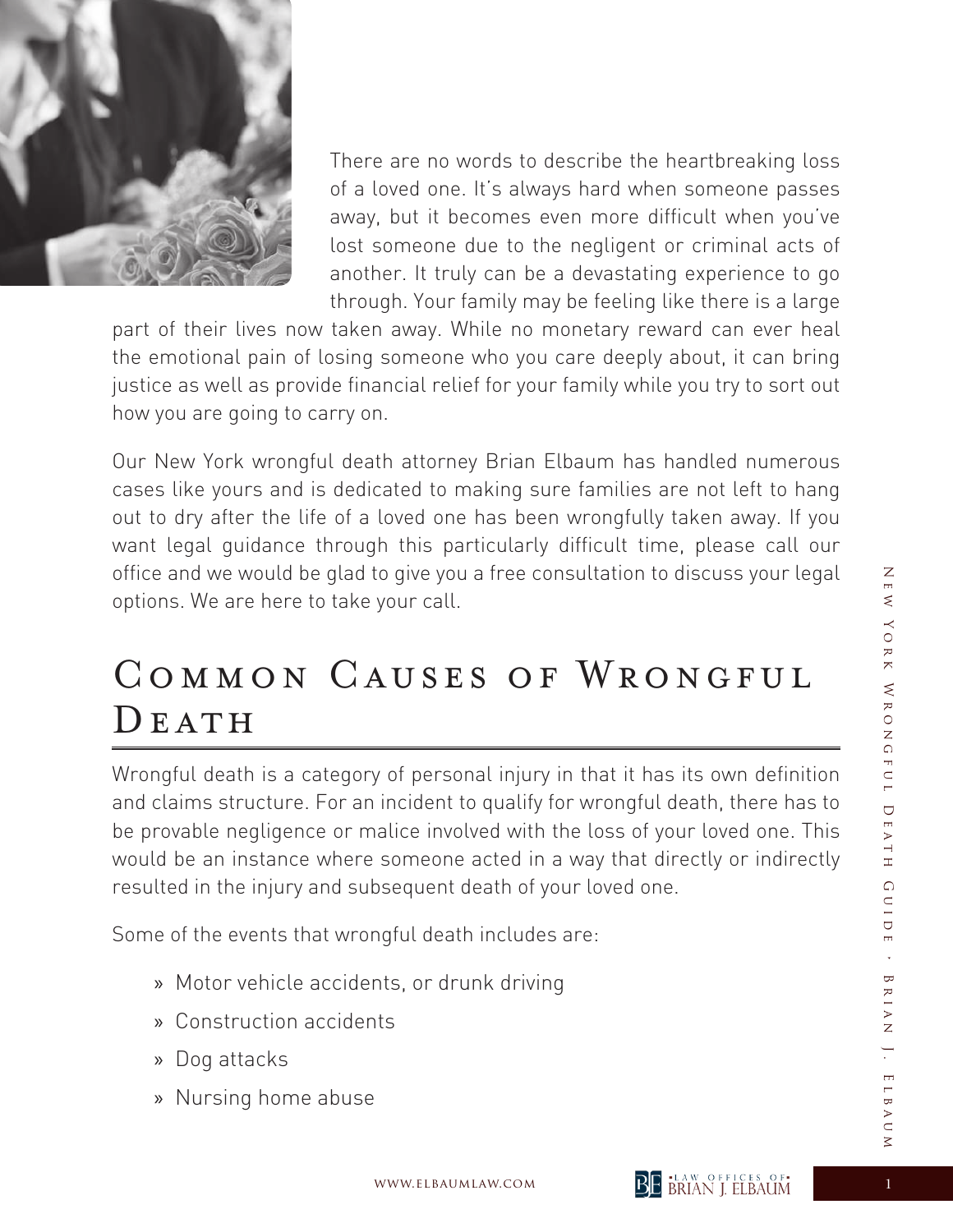There certainly are wrongful death cases where criminal activity is involved, and that encompasses murder in all degrees of the crime. In that same vein, someone may be charged with involuntary manslaughter if their actions indirectly caused someone to commit suicide. That may include stalking, harassment, or bullying (this may extend to include cyberbullying as well). For criminal cases such as these, a wrongful death case may be pursued if the defendant is not found guilty in a court of law. If the family seeks justice outside of a jail sentence, that is when it would be appropriate to file for wrongful death. Families often choose to take this path because, with wrongful death cases, the burden of proof is not as difficult to attain.

# CHALLENGES with Filing for WRONGFUL DEATH

Before you let the idea of this being a challenging process discourage you, understand that an experienced New York wrongful death attorney knows exactly what to do to make this as successful a case as possible. You are most likely under-



standably overwhelmed and that's okay. The job of your attorney is to take the pressure off of you. This is already a hard enough time for you. Our New York wrongful death attorney will not let insurance companies take advantage of you while you are vulnerable. Brain Elbaum will guide you through this step by step.

The first thing that needs to be determined is who will be responsible for bringing the claim. The statues are a little more complicated in New York than they are in other states. In order to bring a claim, you must have been financially depended on the decedent (your loved one who has passed away).

You may bring a wrongful death claim if you are:

» The decedent's child

 $\overline{Z}$ 



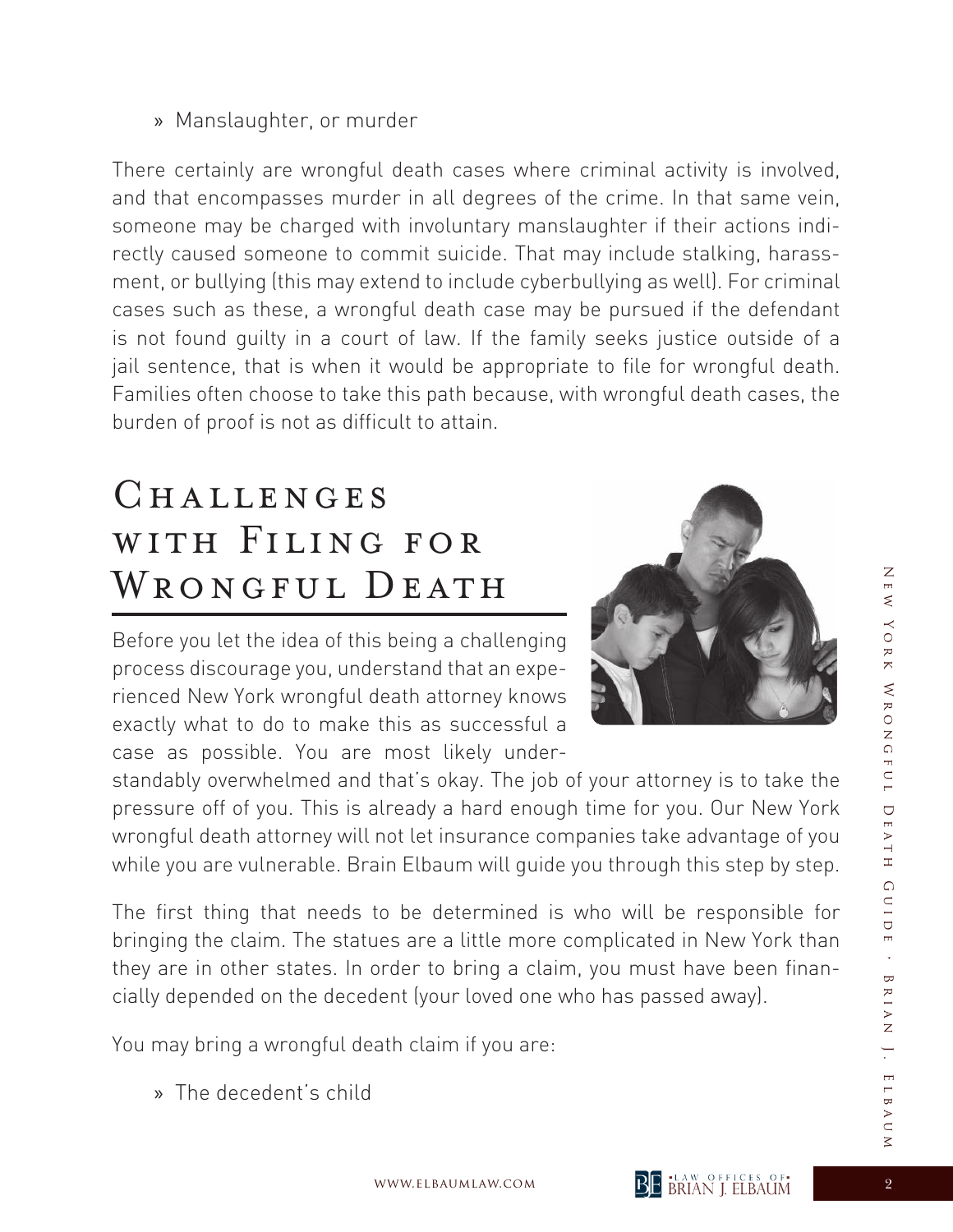- » The decedent's spouse
- » The decedent's parent
- » The decedent's personal representative

There may be additional family members or loved ones that are named as a personal representative of the estate. To be sure of who can bring a claim, it is very important that you sit down with an experienced New York wrongful death attorney to identify who that person will be.



## TWO TYPES OF Actions for **RECOVERING** DAMAGES

When a loved one is killed and the family pursues a wrongful death claim, there are two avenues of relief for them. The first is a survivorship action and

the second is a wrongful death action. Because of this, it is entirely possible that there will be two different people that will be responsible for each action separately. That is something you will need to work out with your attorney before you can proceed.

#### *Survivorship Action*

A survivorship action is an incredibly difficult reason to be awarded damages. What it essentially means is that you are seeking damages because your loved one suffered a great deal before they died of their injuries. It is a form of personal injury in that there was pain and suffering before your loved one died. The damages will be determined in that scope. The burden of proof is going to be to show that the decedent was aware of what was going on before they died. This could have been sounds they were making that indicated pain, or even things they may have said. It is a horrifying thought, and gathering evidence on your own may seem unbearable, which is why having an attorney by your side is so valuable.

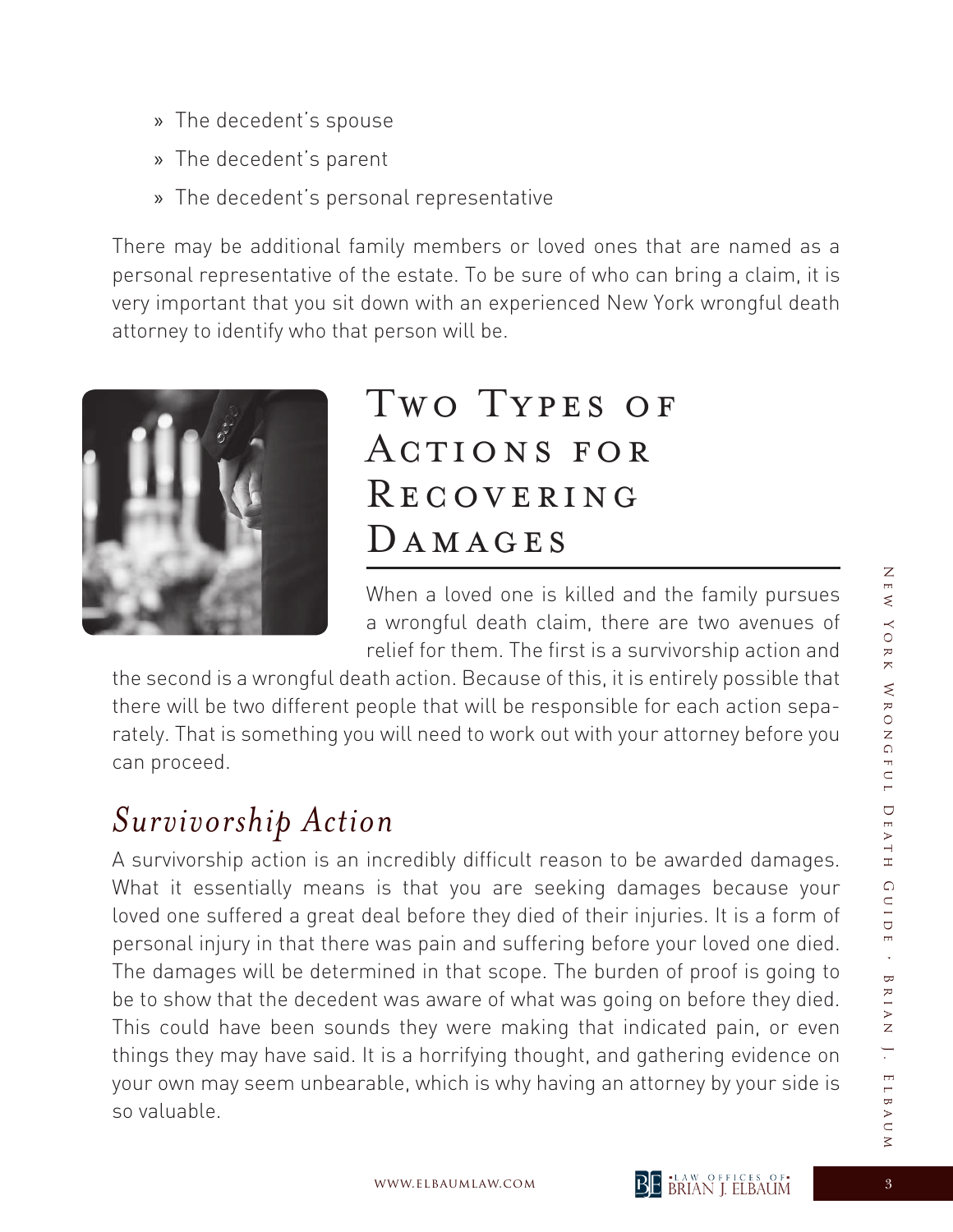$\overline{Z}$ 

#### *Wrongful Death Action*

If you are responsible for recovering wrongful death damages, you will be looking to get compensation for all financial losses. This can include but is not limited to lost wages, loss of companionship, loss of household duties, as well as the cost of hiring someone to perform tasks that this loved one used to do. For example, if they were the person you mainly relied on to care for your children, you may be entitled to damages that will pay for childcare expenses. To get these damages, you have to prove that you were dependent on this person for support in some regards. This can be further discussed in your initial consultation with your attorney.

# FREQUENTLY ASKED Questions | New YORK WRONGFUL DEATH GUIDE



# *What Is Wrongful Death?*

I got a call the other day from a new client. A

woman had called; her husband was killed in a very bad accident. She wanted to know what claims she had. I said, "Your husband has what's called a claim for conscious pain and suffering. There is also what's called a wrongful death claim." The wrongful death claim is filed on behalf of the estate and it's for the benefit of those that her husband supported. There are very complicated issues involved in pursuing wrongful death claims. If you have a wrongful death claim, or you believe you do, my recommendation is that you contact this office and I'll be happy to answer any questions you might have.

# *How Do I Choose the Right Attorney for My Case?*

You want an attorney that you feel comfortable with. You want to sit down with the attorney and ask the attorney questions. You want to find out if that attorney has handled the type of case that you have.

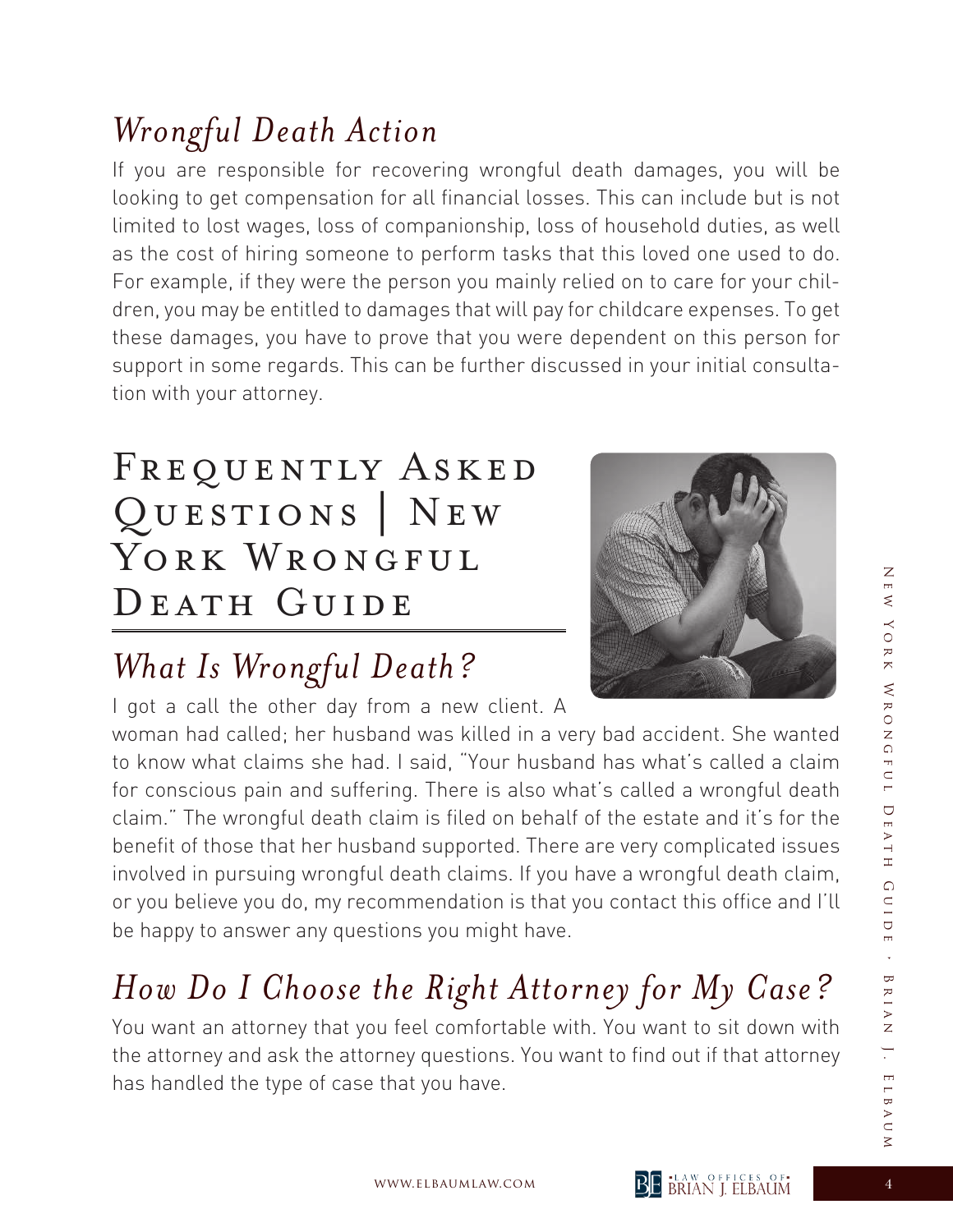You also want to look at the size of the firm. Is it a big firm? Is it a mid-sized firm? You want to make sure that you'll have access to the attorney. A lot of times, a firm will assign a paralegal or a legal assistant to a particular client and when the client calls, the client doesn't speak with the attorney, but the client speaks with a paralegal. You want to make sure that the firm that you retain is a firm that's going to give you access to the attorney handling your case.

#### *What Steps Should I Take?*

One of the common steps is to have someone appointed to represent the estate. If there's a will, you have to have an executor appointed. If there is no will, an administrator or administratrix would need to be appointed. Once you have someone appointed, you can then pursue a claim on behalf of the estate for both wrongful death and personal injury. I recommend that you contact our office if you believe that you have a wrongful death claim, and we can answer any questions that you may have.

#### *Who Can File a Wrongful Death Lawsuit?*

You need an attorney who is competent in this area to submit paperwork to the Surrogate's Court to have someone appointed as either an executor to the estate, if there's a will, or an administrator, if there's no will. It's that individual who will have the standing to bring the claim for wrongful death against the parties that caused the accident.

#### *How Much Will This Cost?*

The good news is that the attorney's office that you retain, is going to pay the expenses to prosecute the case and will only get paid if the attorney is able to get a recovery on behalf of the estate.

#### *How Much is My Case Worth?*

There's no simple answer to that; it's complicated. Generally, there are two specific types of claims; you have the wrongful death claim and then you have the claim for conscious pain and suffering. In order to evaluate what they're worth, you must look at different things.

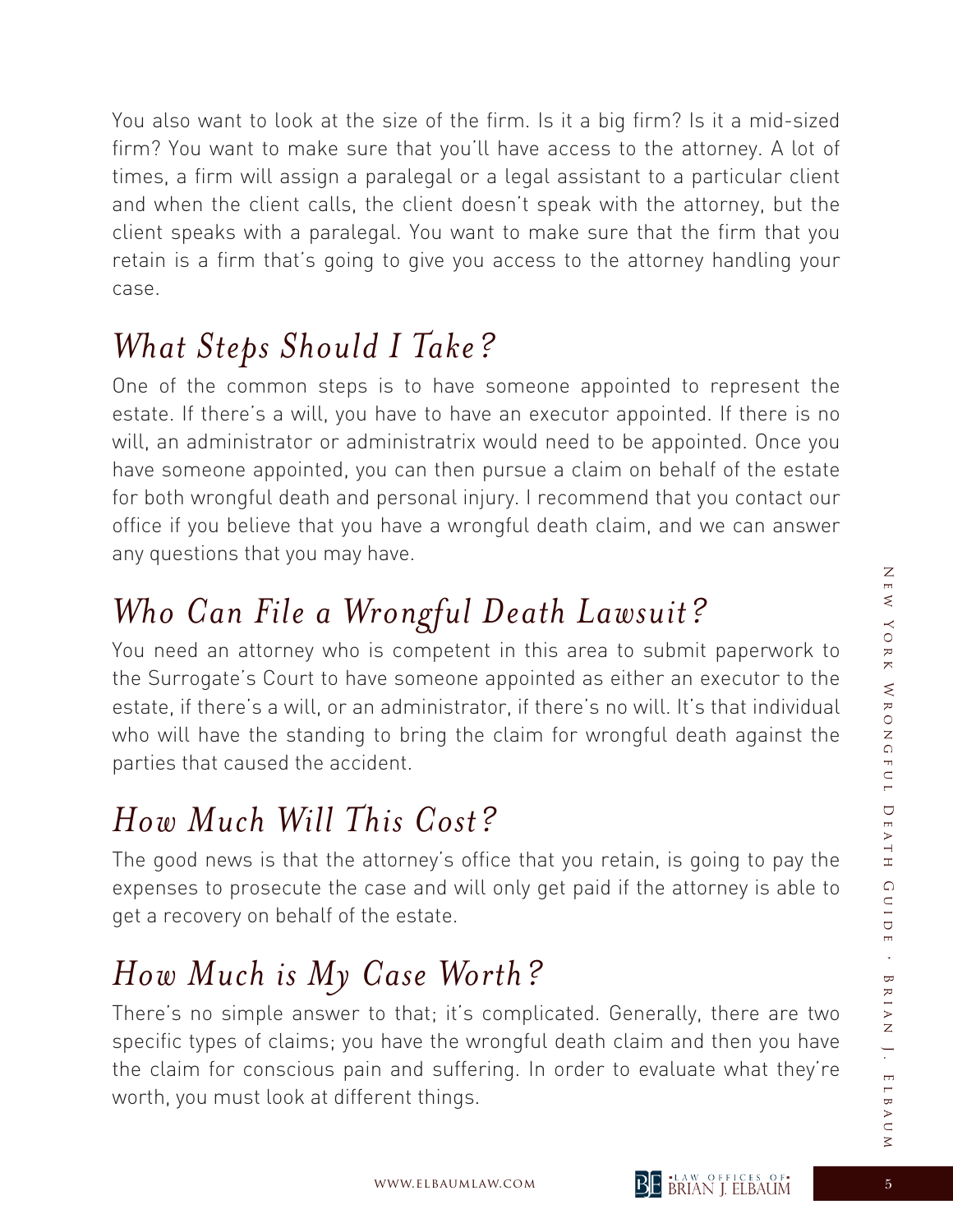For conscious pain and suffering, you must look at how long the deceased was alive from the time of the accident up until their death. For wrongful death, you need to look at economic components. You need to look at who that individual supported. How much was that individual earning? It's complicated. My suggestion is that you contact our office and I will be happy to answer any questions that you might have regarding this issue.

#### *Should I Talk to the Insurance Companies?*

What you want to do is seek competent council. You don't want to talk to the insurance company without competent council. The insurance company will ask you questions that could get in the way of the prosecution of the claim down the road. My recommendation is that you seek competent council to answer any questions that you may have before getting on the phone with the insurance carrier.

# *How Long Do I Have to File?*

You should file as soon as possible. You want to hire competent council to guide you through the process as early as possible because there are certain things that need to be done before you actually file a lawsuit for wrongful death. You need to have someone appointed as an executor to the estate, if there's a will, or you want to have someone appointed as an administrator to the estate, if there's no will, and that can be a lengthy process. As far as deadlines are, you have two years to pursue a wrongful death claim.

# CONTACT OUR NEW YORK WRONGFUL DEATH ATTORNEY TODAY

If you need to sit down with an experienced attorney to determine how you are going to file a wrongful death claim, please call our office today for a free consultation. Brian Elbaum is here to help you through this utmost difficult time.

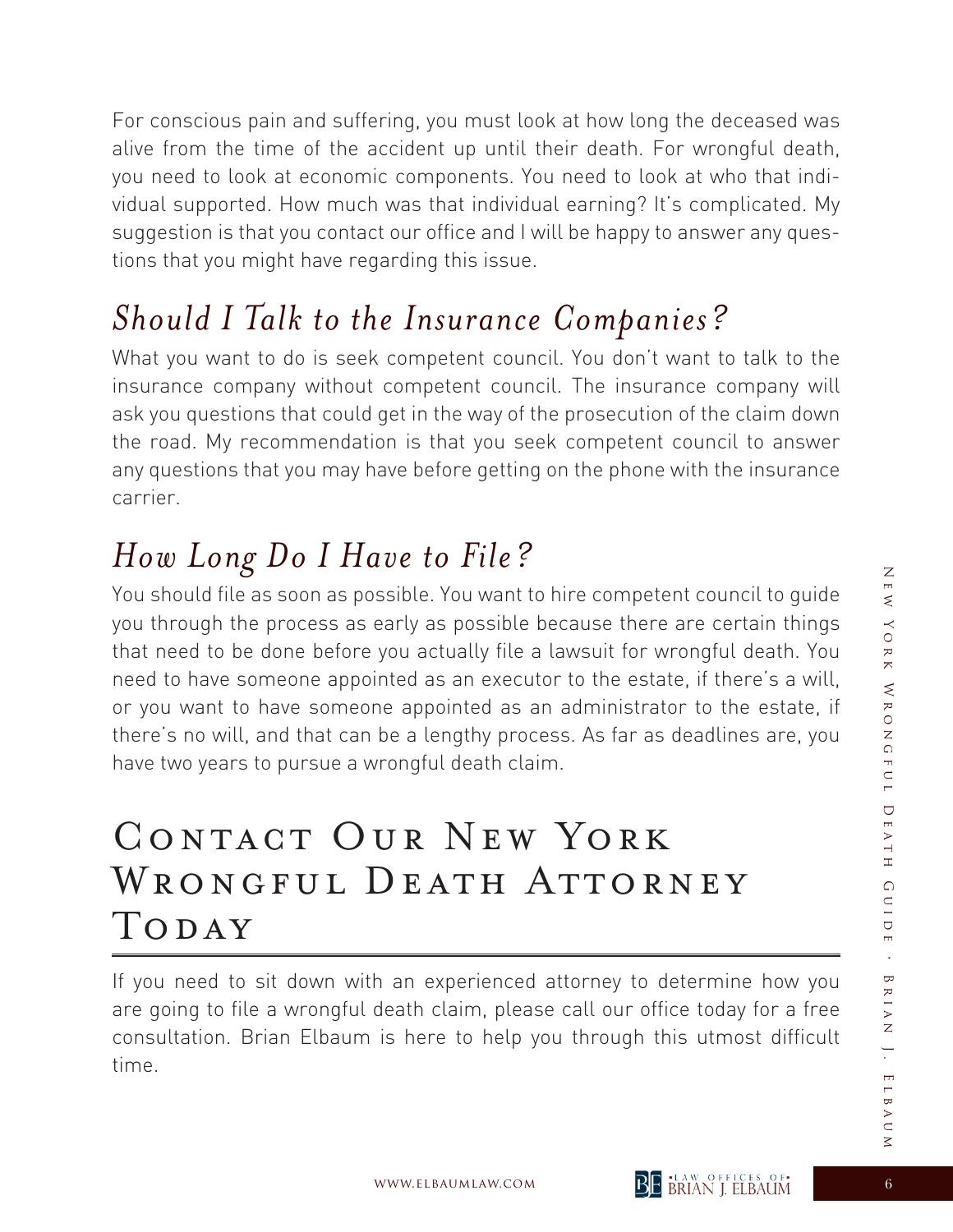



# About the Author

Brian J. Elbaum was only a few years out of law school when he decided to go out on his own in 1996.

Twenty years later, he still holds fast to the same two winning principles:

- » Making sure clients are comfortable throughout the litigation process.
- » Achieving great results by being aggressive and making the responsible party constantly uncomfortable.

# *1996*

Brian graduated from Rutgers University in 1991 and earned his law degree from Brooklyn Law School in 1994. While he had a great job at a good firm after graduating he quickly realized that he could serve clients better on his own, unburdened by the constraints of the law firm model and approach.

Brian felt so strongly in what he was doing that for his first year he was willing to work out of his apartment – a sixth floor walkup on East 37th Street & 3rd Avenue. Getting dressed every day in a full suit and tie to work from the desk in the corner of a modest one-bedroom, Brian took the cases no other attorney wanted. He quickly developed a reputation for making "lemons into lemonade," helping those personal injury clients who other attorneys couldn't.

#### *2016*

The Law Offices of Brian J. Elbaum have come a long way in 20 years. We've represented over 800 personal injury clients in Queens, Brooklyn, the Bronx, New York, Staten Island, Long Island, Upstate New York and New Jersey in cases involving construction accidents, auto accidents, slip & falls, medical/ dental malpractice, bar and nightclub assaults, product liability, and much, much more.

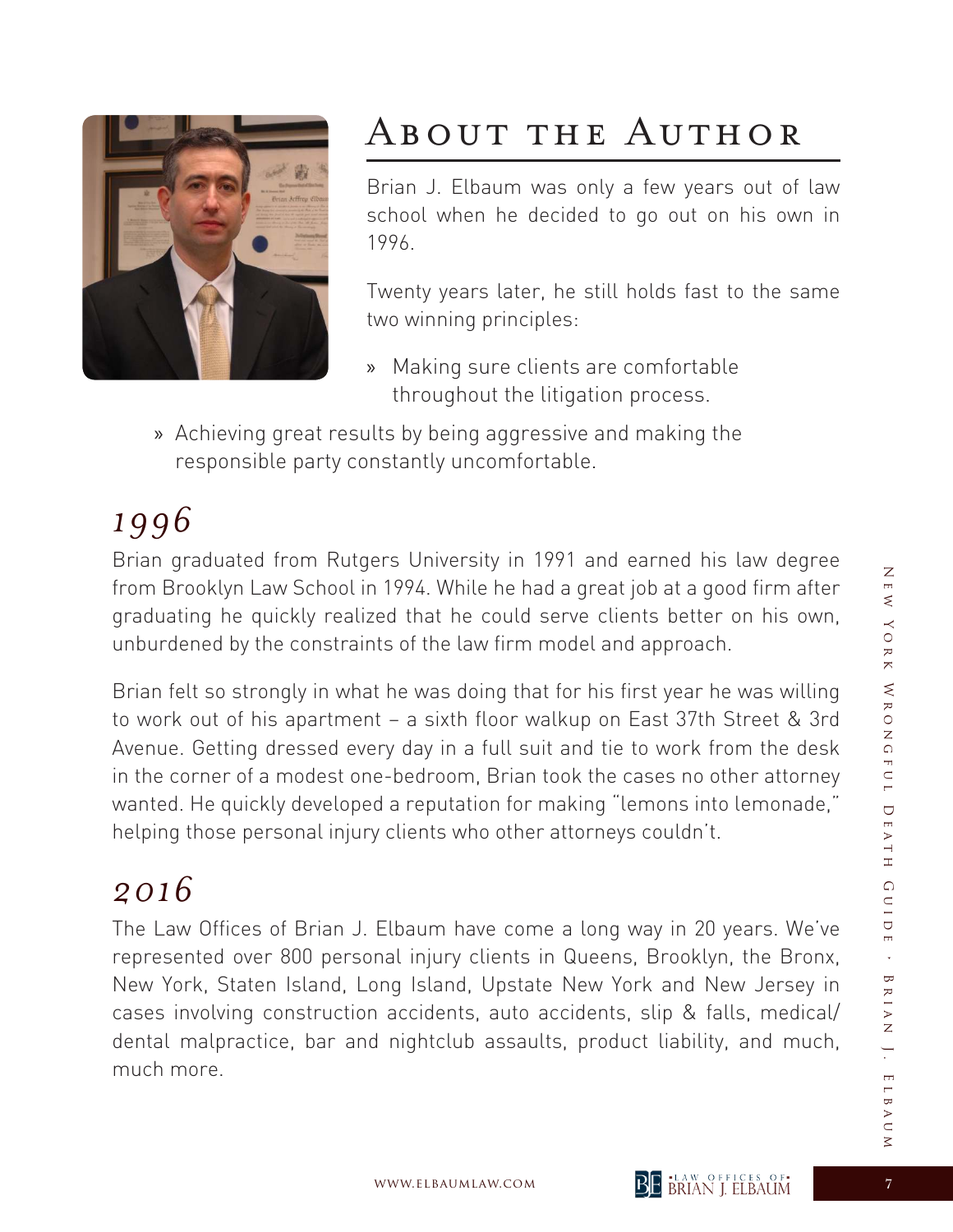We've stayed small by design, continuing to believe as we did 20 years ago that, more lawyers means more internal politics and reduced focus on the client. At our office, you know that every case will be handled personally by Brian. And we've stayed true to our philosophy, demonstrating in case after case that being tough with the adversary and compassionate with our clients is a winning combination.

Brian is licensed to practice law in New York and New Jersey as well as the federal courts. He is active in New York's legal community as a Certified Member of the New York Trial Lawyers Association, Brooklyn Bar Association, and New York County Bar Association.

# *Our Office*

The story of our office mirrors the story of New York's past twenty years. We were located in 150 Broadway on 9/11, and moved to 708 3rd Avenue until downtown was ready for business again. As soon as it was, we moved to 111 John Street – until Superstorm Sandy hit and relocated us to our current location.

Today, our office is inside the historic 11 Broadway building, just outside Bowling Green. Built 120 years ago in 1896, the Western Union branch office inside our building became a focus in the investigation into the Titanic disaster in 1912 as Senator Alden Smith sought to determine whether a message from the doomed ship had been transmitted to New York's White Star Line office next door.

Mr. Elbaum has broad experience in the areas of law practiced by the Firm and manages a team dedicated to meeting client needs. Prior to establishing the Firm, Mr. Elbaum worked for several New York law firms representing clients in cases ranging from workers' compensation to commercial litigation. He also served as a judicial intern to a New York Supreme Court Justice, investigated exchange violations as an intern at the New York Stock Exchange, and worked at an entertainment firm representing musicians. His extensive legal and business background has instilled in Mr. Elbaum a solid understanding of how to get things done in a variety of environments.

Mr. Elbaum once held the position of Vice President at an insurance company, for which he provided advisory services. This position has enabled him to gain

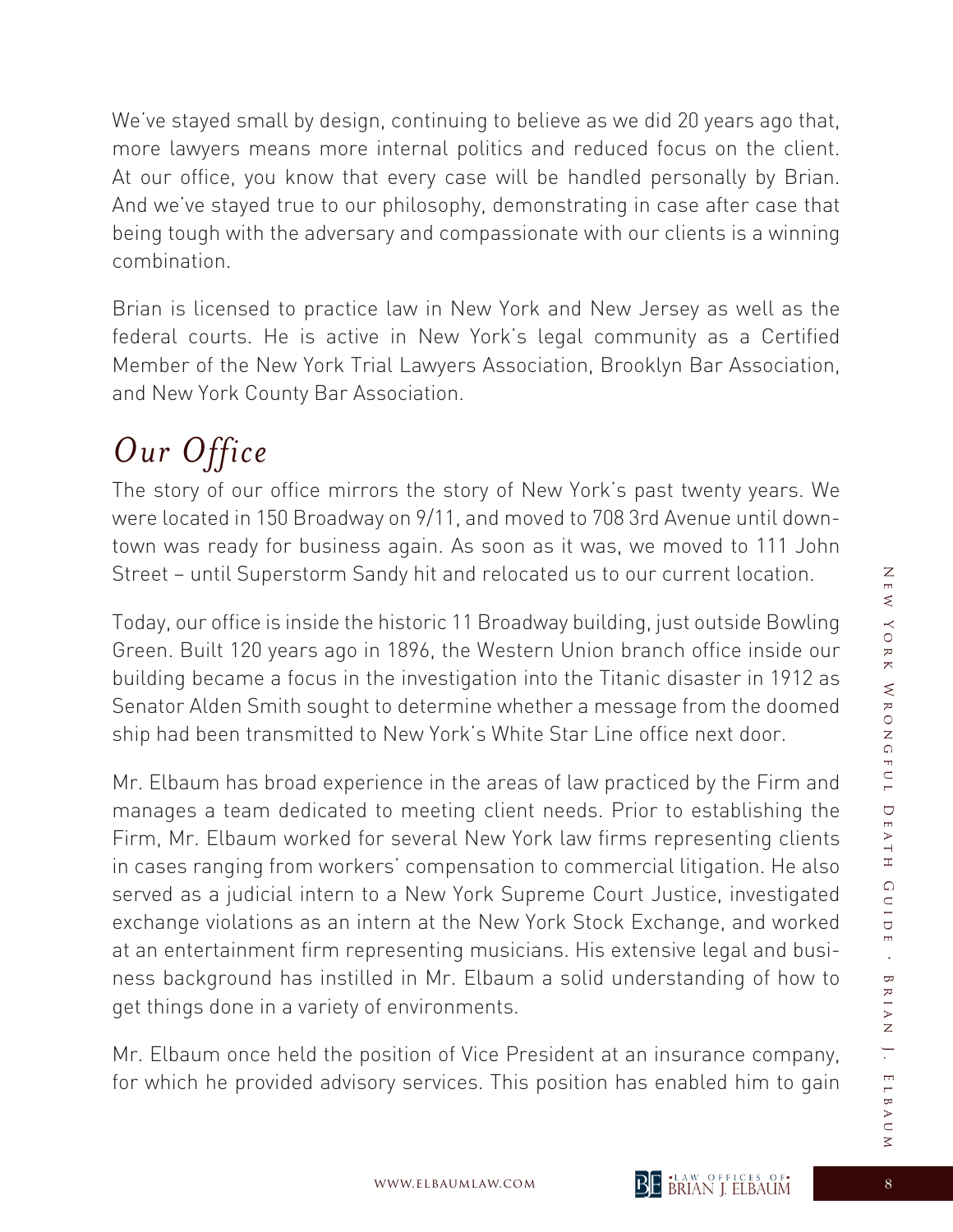an insider's view of the insurance industry. He translates that insight into solid advice for his clients on insurance-related matters.

In establishing the Firm, Mr. Elbaum received guidance and inspiration from his father, the late David Elbaum, Esq. David Elbaum served as Of Counsel to the Firm in its early years and provided key insights into several cases.